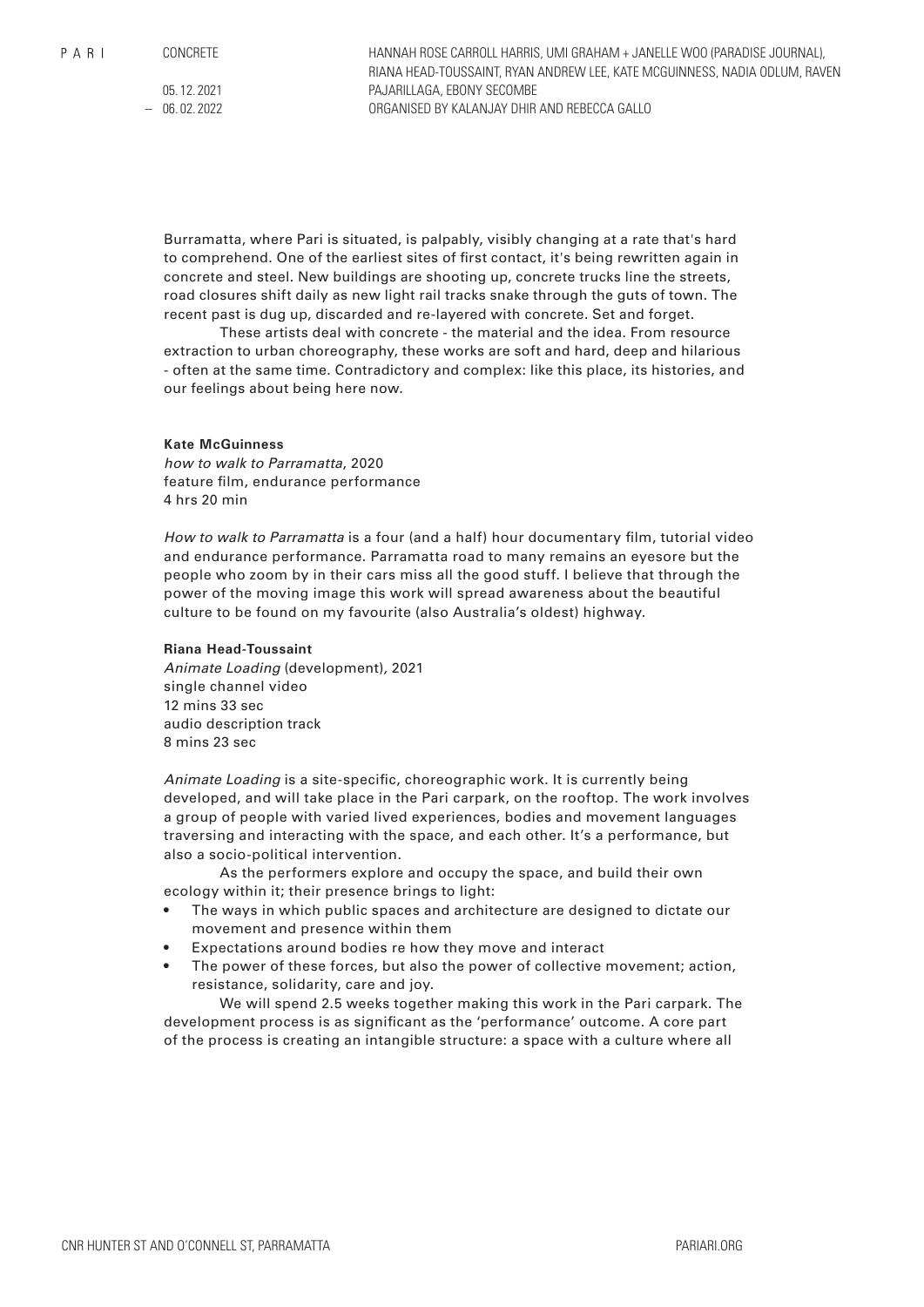CONCRETE

05. 12. 2021  $-06.02.2022$  HANNAH ROSE CARROLL HARRIS, UMI GRAHAM + JANELLE WOO (PARADISE JOURNAL), RIANA HEAD-TOUSSAINT, RYAN ANDREW LEE, KATE MCGUINNESS, NADIA ODLUM, RAVEN PAJARILLAGA, EBONY SECOMBE ORGANISED BY KALANJAY DHIR AND REBECCA GALLO

the collaborating artists feel supported and empowered to creatively contribute fully and freely. We are conscious of arbitrary and extractive expectations around performance making and outcomes; and are trying to resist these.

Across the development period, on some days we would love people to come and see what we have made so far, and give some feedback. Keep an eye out for dates and details!

We will share what has come together at the end of the Concrete exhibition period. These sharings, or 'performances', are currently scheduled for 27, 29 and 30 January, 2022.

For now, please enjoy some video documentation in the gallery. It comes from some choreographic labs that came before *Animate Loading.* Audio description track also available.

# Access

As an artist, I am committed to making my work accessible. A video offering of the performance will be available online for those who cannot experience it in-situ. Further detailed access info re the on-site experience will also be available closer to the dates.

### Live Performance Creative Team

Creative Lead (concept and choreography): Riana Head-Toussaint Performer/Collaborators: Leo Tsao, Tom Kentta, Cynthia Florek, Savannah Stimson, Natalie Tso, Bedelia Lowrencov and Jeremy Lowrencov. Outside Eye: Imogen Yang

### **Ryan Andrew Lee**

*Wonnarua*, 2020 2 channel video, 4608x1920 2 mins 01 sec

*Wonnarua* is a contemplative moving image installation work that aims to provoke discussion around themes of Indigenous ways of living in juxtaposition with Western settler-state system's unsustainable, damaging ways of using stolen lands.

The video diptych contrasts living portraits of five Aboriginal people from the Wonnarua Nation with drone shots of the vast Muswellbrook coal mines, which are situated in the heart of the Wonnarua Nation. The frame in which the video work sits is an 1820's antique Victorian era influenced design which correlates with the exact time period that European settlers first reached Muswellbrook, Wonnarua Country. The symbolic frame also metaphorically acknowledges the paradox of living in and between the two worlds and addresses a subtle hypocrisy; the act of critiquing Western systems although at the same time living and breathing them.

The moving image work is a plea for profound enquiry into how Country is currently being managed, and alludes the simple remedy is to return to traditional First Nations' sustainable practices for caring for Country.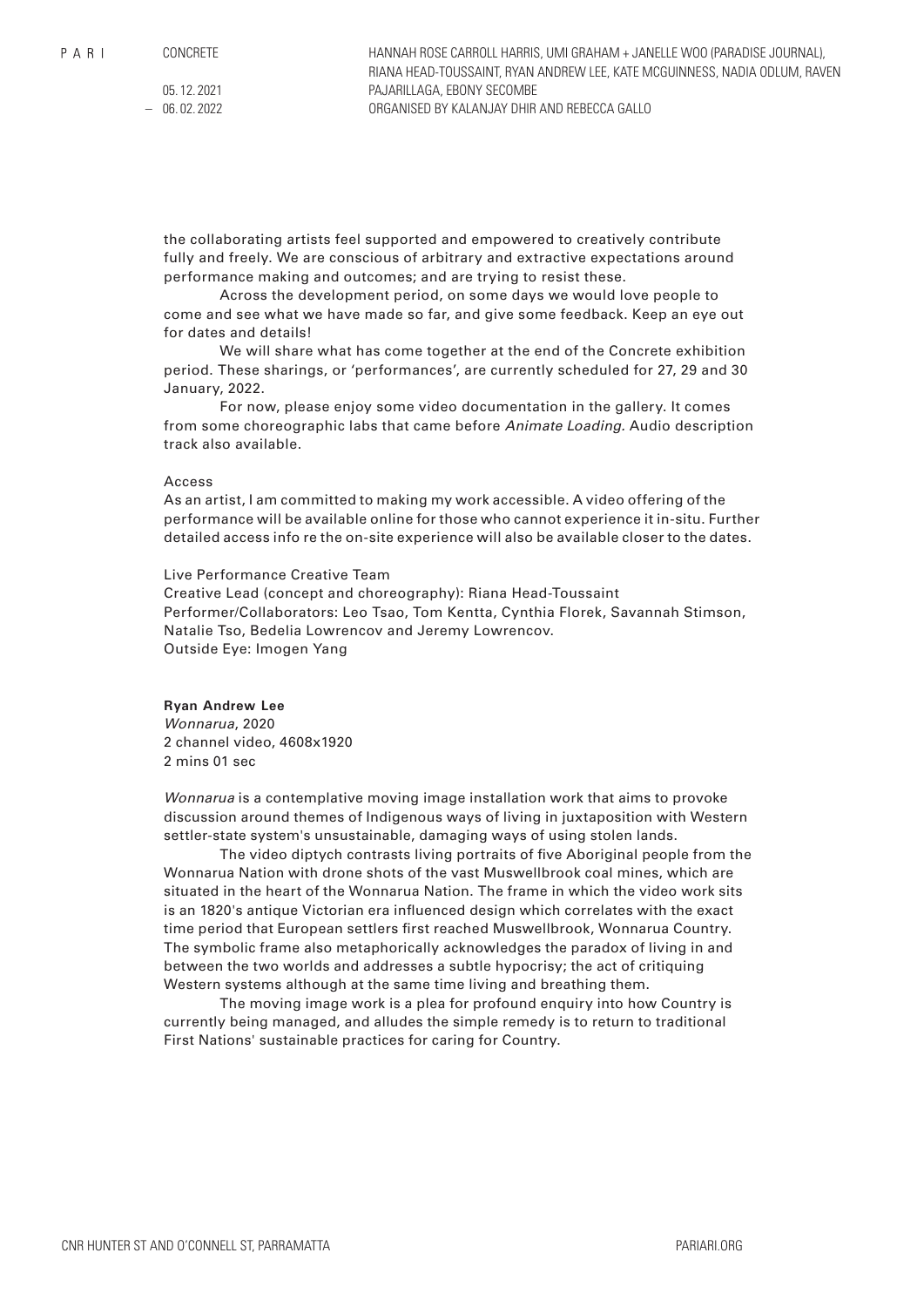CONCRETE

05. 12. 2021  $-06.02.2022$  HANNAH ROSE CARROLL HARRIS, UMI GRAHAM + JANELLE WOO (PARADISE JOURNAL), RIANA HEAD-TOUSSAINT, RYAN ANDREW LEE, KATE MCGUINNESS, NADIA ODLUM, RAVEN PAJARILLAGA, EBONY SECOMBE ORGANISED BY KALANJAY DHIR AND REBECCA GALLO

**Hannah Rose Carroll Harris**

*same as it ever was (reprise)*, 2021 found concrete, sand, nylon dimensions variable

*your other half (erratic) #4*, 2021 found concrete, paraffin wax 21 x 15 x 4.5 cm

*same as it ever was (reprise)* and *your other half (erratic) #4* are installations of soft filled-nylon sculptures and concrete ruins collected from Parramatta and surrounds. In this new site-specific work, remnants of urban geology are reconfigured to imagine the convergence of our human-perceived time and vast geologic time. Drawing from construction sites, the work uses contrasting materials to wonder at the rate at which we hurl ourselves towards a world where we have embedded ourselves in the strata of the earth.

# **Umi Graham + Janelle Woo (Paradise Journal)** *Carrier bag,* 2021

screen print on salvaged fabric, cotton thread, utility rope, carabiners, beads, soft grow bags, native plants (lemon myrtle, aniseed myrtle, saltbush, mint bush, warrigal greens, vanilla lily, native geranium, blue grass lily) dimensions variable

What if cultural space were a carrier bag? This prototype is a mock up of a future cultural space where architecture will be thought and practised anew. It is a set of three objects, of precise functions, that build the world of our future cultural space: the table, the library and the garden. Space for work and dialogue, space for sharing knowledge, and space to practice care and maintenance. It dreams of the alternative and non- or para-institutional; the soft and slow; the relational, cooperative and contingent.

In this future space we like to imagine the architectural discipline as a framework for investigation. It unfolds the structures that we inhabit and construct our world(s) with; the places where we relate to one another. Importantly, this prototype is about making space in a discipline that is often too large to move, too solid to break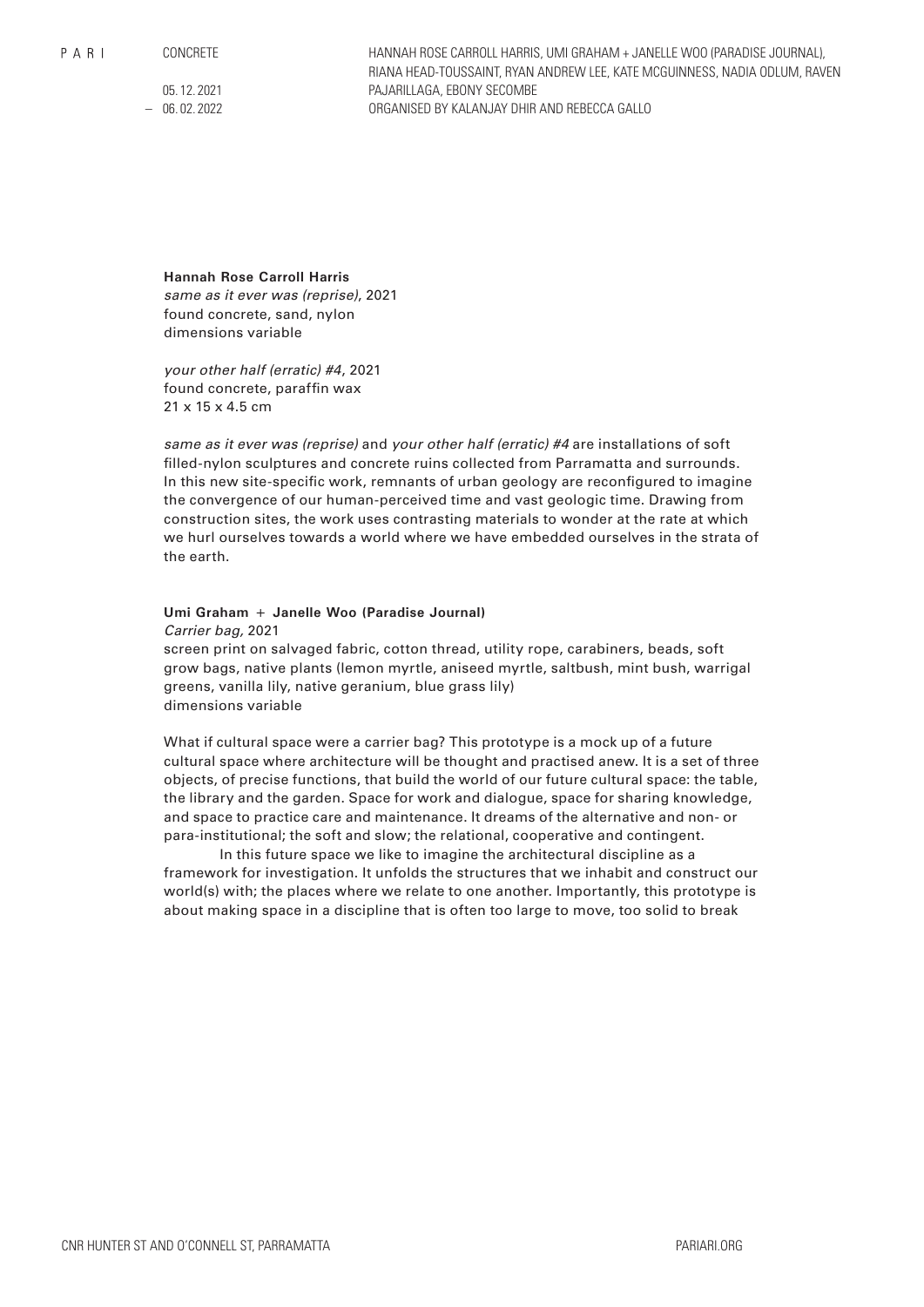$P$  A R I

CONCRETE

05. 12. 2021 – 06. 02. 2022 HANNAH ROSE CARROLL HARRIS, UMI GRAHAM + JANELLE WOO (PARADISE JOURNAL), RIANA HEAD-TOUSSAINT, RYAN ANDREW LEE, KATE MCGUINNESS, NADIA ODLUM, RAVEN PAJARILLAGA, EBONY SECOMBE ORGANISED BY KALANJAY DHIR AND REBECCA GALLO

# **Nadia Odlum**

*Temporary frictions,* 2020 steel, two-way mirrored glass dimensions variable

*Ariadne's thread,* 2016 present, adhesive vinyl, site-specific installation dimensions variable

The work *Temporary Frictions* draws upon the familiar A-frame barriers seen on the streets of Sydney. The artist playfully reframes these as a type of spatial and social communication between strangers – one person places the barrier, and others move around it. Lovingly welded and polished, the shiny replicas honour these ubiquitous objects.

The sculptures are paired with a site-specific installation created from adhesive vinyl. Titled *Ariadne's thread*, this is a new presentation of an ongoing, iterative work in which Odlum uses lines inspired by street markings to explore spatial relationships.

# **Raven Pajarillaga**

*49 minutes*, 2020 oil on linen 142 x 193 cm

# **Ebony Secombe**

*Bare minimum / Bitumen*, 2021 black and yellow hazard tape, performance 120 cm width, variable height

*Bare minimum / Bitumen* references the proliferation of bitumen use as a material for makeshift pathway making and pavement repair in the Parramatta CBD. The width of the "path" created in this work references the legislation around minimum measurements of public pathways across NSW. Throughout the exhibition, Ebony will run workshops where the process of crochet is taught loosely, even a little carelessly, resulting in the possibility of error and misshapen crocheted objects that will be added to the length of the "path". The irregularly patchworked object references the lack of care and attention invested in now "aged" public spaces, particularly Centenary Square and Macquarie St, where Ebony has worked for several years. In the face of rapid development, how can we ensure older spaces are valued and treated with care and respect?